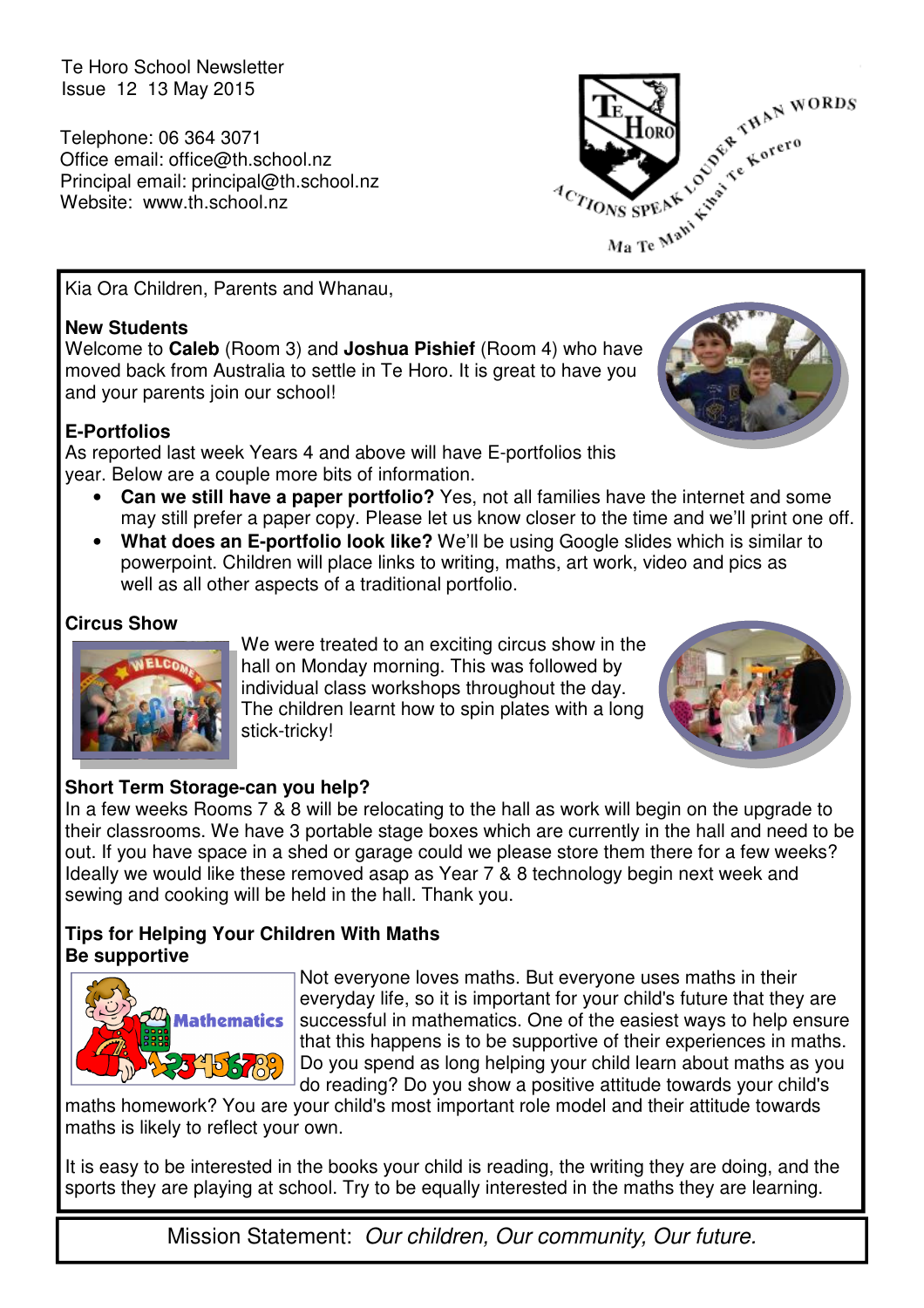### **Give them opportunities to do maths**

Maths is everywhere! Regardless of the age or ability of your child there are opportunities for them to practice their maths.

If your child is learning to count - count things. You may count the number of steps in a staircase, the number of toys on the floor, the number of cars driving past, or anything else you can think of. The more your child counts, the better they will get.



Ask your child what they are doing in maths at school and try to use it in everyday life. If they are learning about fractions, ask them about fractions "What fraction of people in our family are children?" "What fraction of the milk is left?". This will not only give them practice, but also show them that maths relates to the 'real' world.

Some great contexts for maths are:

- Money counting and calculating. Pocket money, banking, shopping...
- Measuring things lengths, areas, volumes, cooking ingredients...
- Travelling reading numbers on signs for young children, calculating distances and speeds for older children.
- Games Monopoly, Bingo, board games, cards...
- Time and timetables.

### **Staff News**



to **Mr Saunders** who has relieved in Room 5 while **Mrs Bee** has been overseas. Dave has slotted in really well and the class have enjoyed having him! Mrs Bee returns from jet setting around Scotland and Ecuador next week.

Year 7 & 8 technology and science begins next week

#### **Navigating the digital world - guiding our children and youth to be netsafe**

All welcome to this important and interesting event.

Parents, grandparents and teachers are invited to hear local community constable, Jacqui Muir, and training and education specialist for NetSafe\*, Lee Chisholm, talk about strategies for ensuring safety in the online world. http://www.netsafe.org.nz



**TONIGHT - in The Pavilion at Paraparaumu College. A light supper will be provided.** \*Each year NetSafe receives over 8000 requests for guidance and support from parents and caregivers, schools, individuals, businesses and government agencies. Lee will talk and take questions regarding young people's online activities, the challenges they need to manage and how the adults in their lives can guide them.

### **You don't have to be technically minded, just wanting to know more about online safety, your children and digital citizenship.**

For further details, please contact Deborah Morris-Travers, Paraparaumu Raumati Community Board tel 0274 544 299 email deborah.morris-travers@kapiti.govt.nz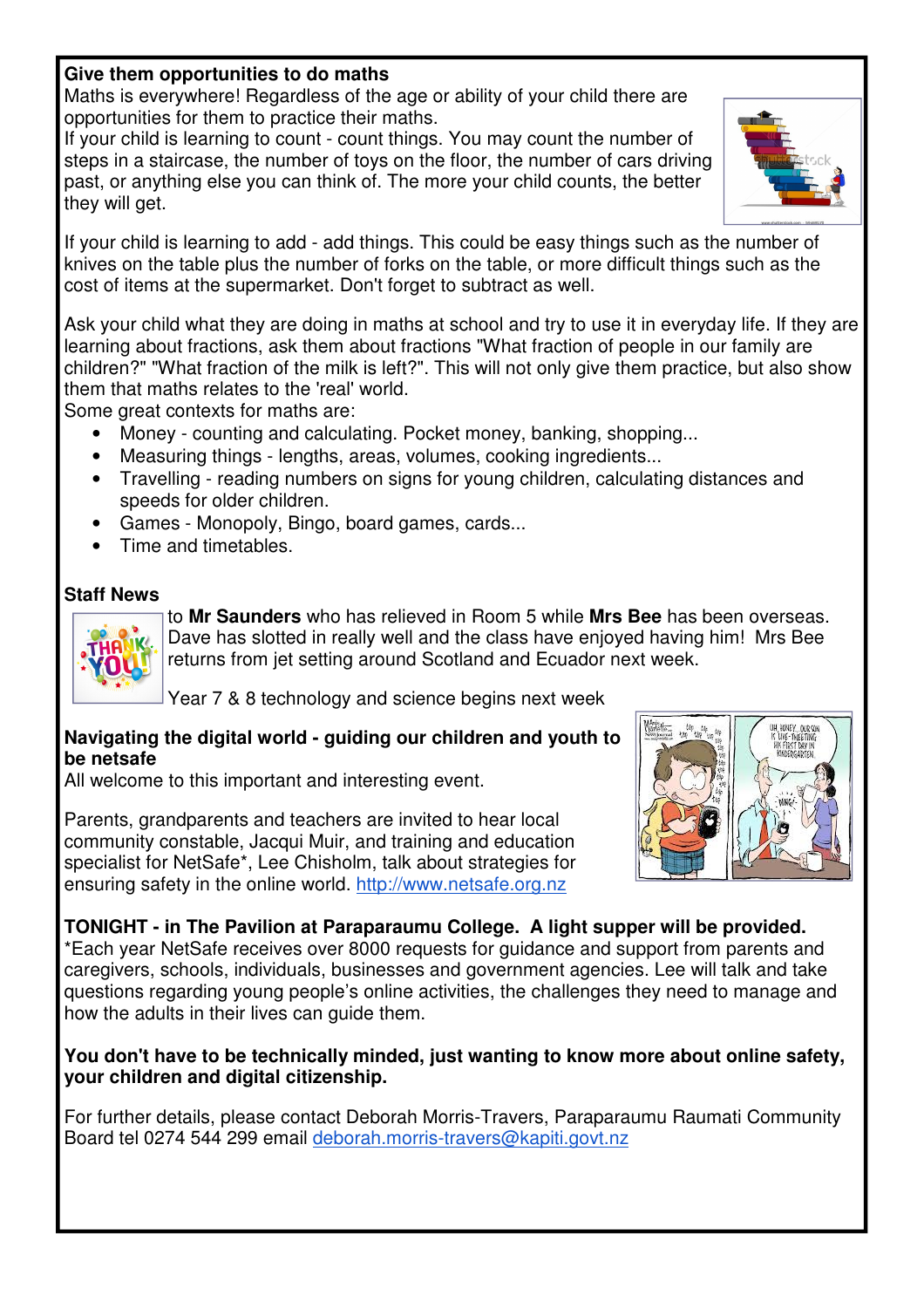

The 40 hour famine is on **22-24 May** this year. Make a change and fight hunger by taking part. This year's money is going towards Bangladesh. If you would like your child to participate please contact the School Office for a sponsorship book.

### **Yummy stickers**

Please collect your yummy fruit stickers and pass on to Mr Bond in Room 7. In past years we have purchased sports gear and swimming equipment with the rewards from these. There are sheets available in the School Office for you to stick them onto. Thank you.

### **Year 3-4 Netball**

We need one more player to make a second Year 3-4 netball team. Would you like to play? Please contact Mr Bond Room 7 richard.bond@th.school.nz ASAP so we can get teams together.

### **To all budding netball enthusiasts**

There will be an afternoon of basic netball skills to be held Thursday 21st May 3.30pm -5pm.

To all who would love to come and join in see you there. Bring a water bottle, your listening ears, enthusiasm, and get ready to have a bit of fun and learn some good netball skills too.

### **Quote**



### **Last thoughts…**

- Survival in the outdoors. Two great stories involving a mother and police dog this week getting lost in the bush and surviving. A great opportunity to talk to your kids about survival, steps to stay safe, stay on tracks, take spare clothes, food water, leave your intentions etc.
- Go the Canes v the Chiefs. Hopefully there will be a huge crowd at the cake tin this week!

Nga mihi nui

Craig Vidulich (Principal)

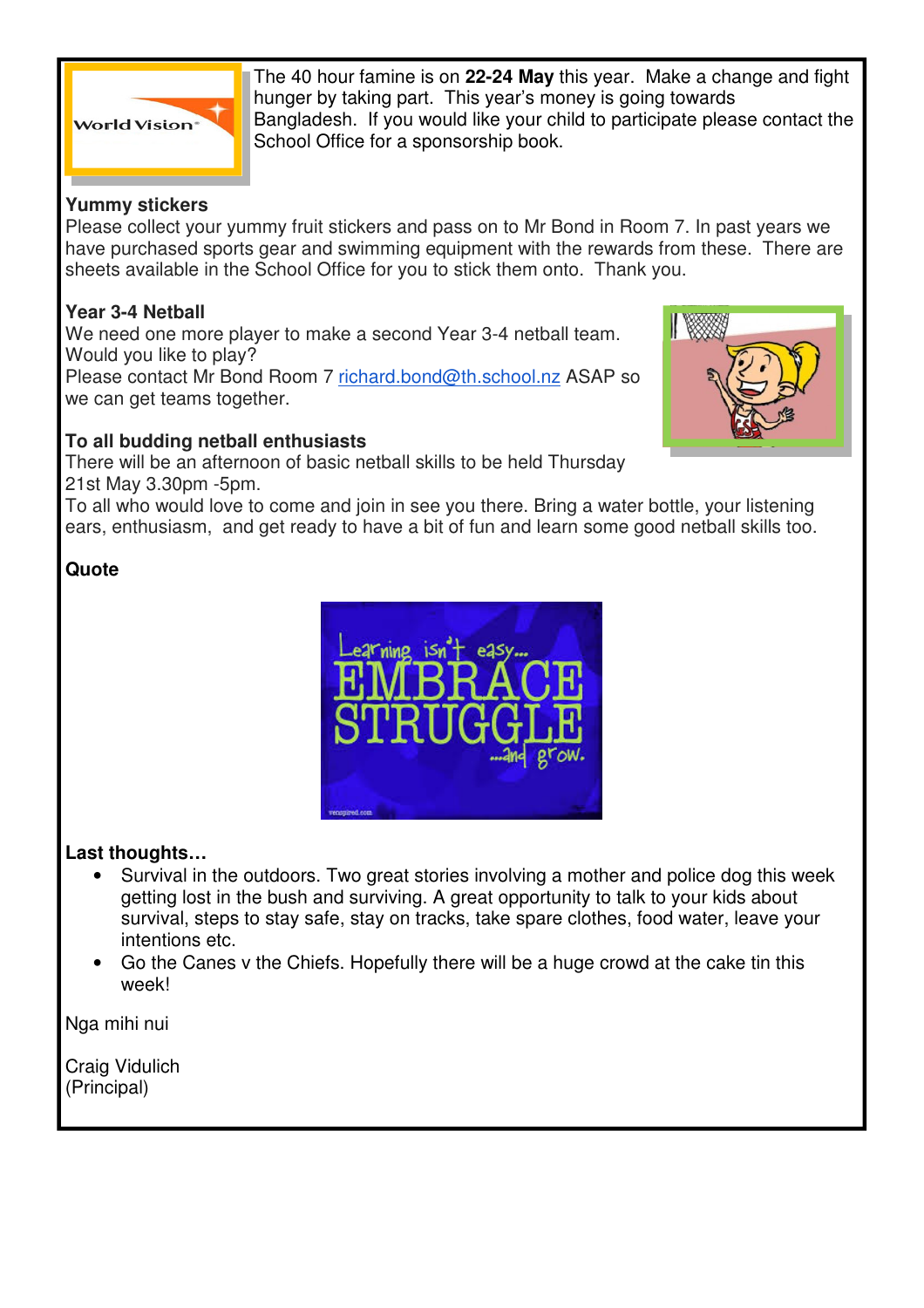## From the Board of Trustees

**New Member** - having completed the selection process for the vacant position on the Board of Trustees we are pleased to announce that **Michael Pearson** has been appointed to the Board. It is great to have Michael join the team and we look forward to his contribution to the Governance of the school.

A little about Michael...

Michael has over 20 years of experience as a management consultant and has worked across a variety of sectors including central and local government, manufacturing, oil and gas, and financial services in Europe, North America, Australia and NZ. He has previously been part of the leadership teams at EY, PwC, Microsoft and Capgemini.

Michael moved to Peka Peka a few years ago with his wife Orlaith, and girls Aoife (Room 3), Nuala (Room 4), and Niamh (age 4).Michael and family are actively involved in a number of activities within the community such as skiing, horse riding, swimming and ballet.

The next BoT elections are in May 2016.

**Hall News** - The Board has recently formed a sub committee to help with progressing the Hall building.

One of their tasks is to identify and decide on potential school community donations of artwork or time in supporting the Hall building.

We have been approached by members of the School community who would like to contribute to the Hall, some through artwork and others through time or other donations.

To ensure the School community has an opportunity to contribute we are happy to consider projects that members of the school community might wish to contribute for the enhancement of the hall.

If you have an idea for a contribution please pop it in an email with as much information as you feel relevant and the property sub committee will see whether there is an opportunity for it to be included.

Please send to Principal by the 30 May (email principal@th.school.nz)

Regards, Paula Cull, Chair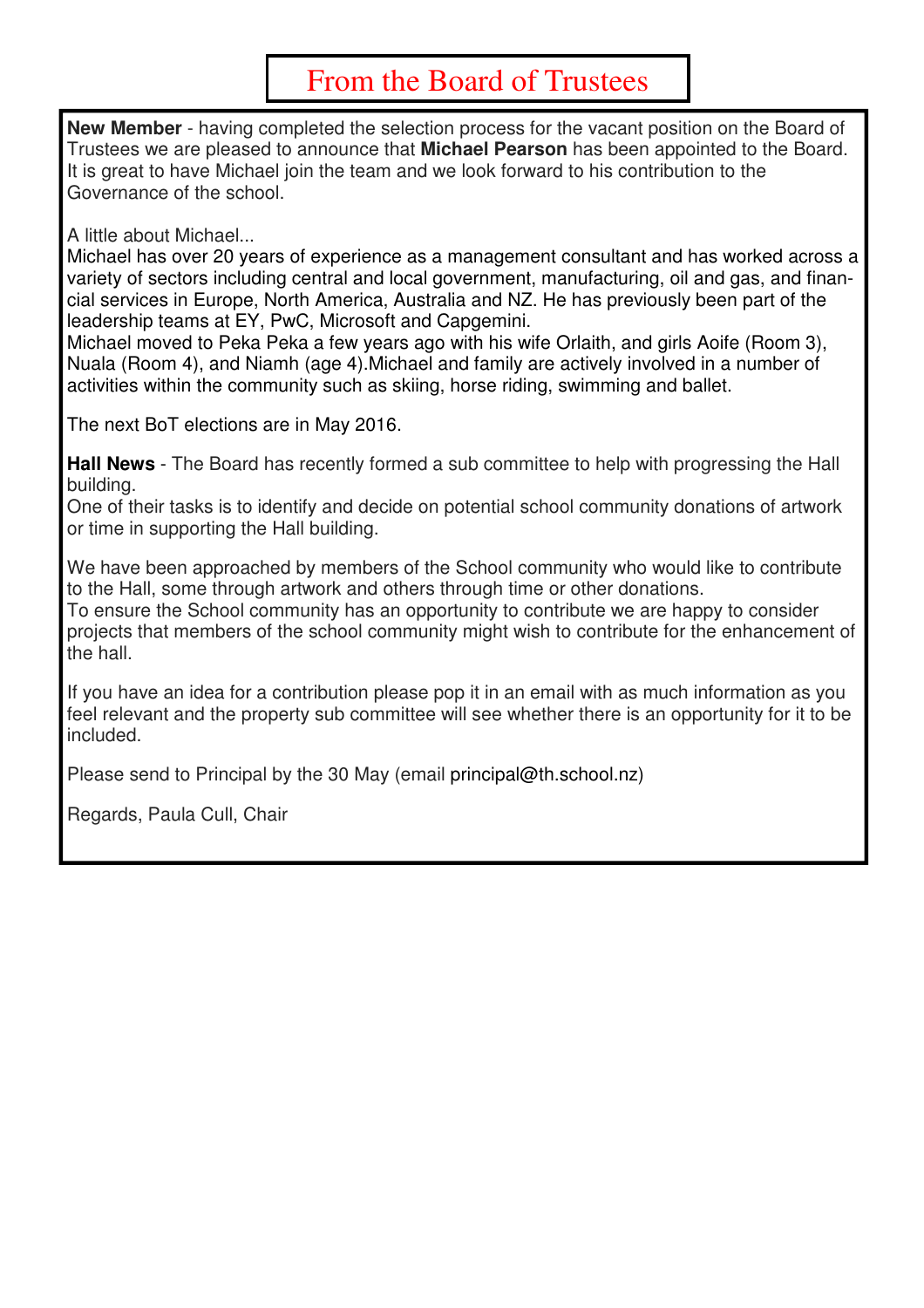# Pink Shirt Day

### **Attention, Attention.**

Next week on Friday, 22nd of May, the school is running Pink Shirt Day. It is a day to celebrate Anti-bullying and to show that it is okay to be yourself.

Rm 8 will be selling Pink Iced Cupcakes for \$2.00 and Pink Drink for \$1.00, to donate to the Mental Health Foundation and we will ask you to bring a gold coin donation. Since it is Pink Shirt Day, everyone needs to come in a Pink Shirt or a Crazy Pink Outfit. It is a National Event all around the world and all around New Zealand people are supporting Pink Shirt Day. So Speak up, Stand together, Stop bullying,

**And always be YOU!** -Message from Rm8

|                                                 | <b>Coming Events</b>                     |
|-------------------------------------------------|------------------------------------------|
| May 14th                                        | HPV for Year 8                           |
| May 18th                                        | B.o.T meeting                            |
| May 20th                                        | Assembly 2:20pm                          |
| May 22-24th                                     | <b>World Vision</b>                      |
|                                                 | <b>Pink Shirt Day</b>                    |
| May 26th                                        | Home and School meeting 7:30pm           |
| May 27th                                        | Coffee and Chat with Craig               |
| June 1st                                        | Queen's Birthday                         |
| June 3rd                                        | Assembly 2:20pm                          |
| June 9th                                        | <b>Otaki Schools' Cross Country</b>      |
| June 10th                                       | Coffee and Chat with Craig               |
|                                                 | PP date for Otaki Schools' Cross Country |
| June 17th                                       | Assembly 2:20pm                          |
| June 18th                                       | Matariki                                 |
| June 23rd                                       | Otaki Schools' soccer                    |
| June 24th                                       | Coffee and Chat with Craig               |
|                                                 | PP date for Otaki Schools' Soccer        |
| June 27th                                       | Home and School Mid Winter Dance         |
| June 28th                                       | Assembly 2:20pm<br>Term 2 ends           |
| <b>July 3rd</b>                                 |                                          |
| September 18th LOUD shirt day<br>September 25th | Term 3 ends                              |
| October 12th                                    | Term 4 begins                            |
| October 21st                                    | <b>Piwi Kiwi</b>                         |
|                                                 | December 18th Term 4 ends at 12:30pm     |
|                                                 |                                          |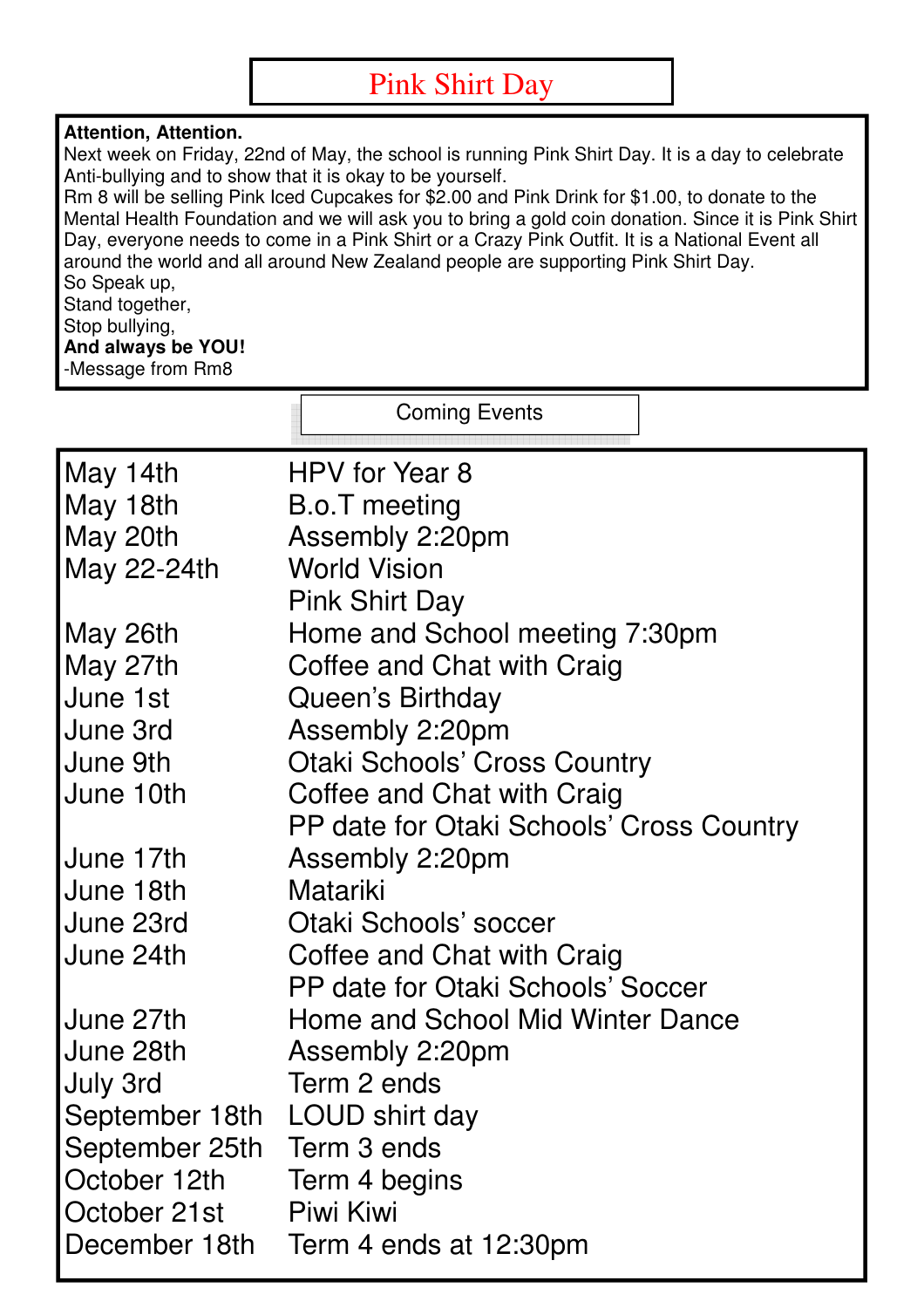# Garden club news



There has been lots happening in the garden club. Slab poured for the garden shed, framing and mulching around the raised beds, fruit trees purchased and ready to plant.

Unfortunately the weather has been against us but we are enjoying planning our future projects.

Please can children in the club make sure they wear gumboots or old shoes when we meet next Monday, thank you. It is very wet underfoot.

### **Sponsors**



**BEST PRACTICE LAW LIMITED** 

Trish Amor-Davy LLB Lawyer / Director

3 Omahi Street Waikanae PO Box 192 Waikanae 5036

T: 04 293 4469 F: 04 499 1134 E: trish@bestlaw.co.nz www.bestlaw.co.nz

#### Pony Tales Waikanae:

Indoor riding school for children, offering riding lessons, school holiday programmes and catered pony parties, "lot's of fun for your budding equestrian". Our \$25 introductory private lessons make a great gift. Contact Jackie Gilmore Ph: 042938161 or email jacksgilmore@gmail.com



### **SUSIE MILLS LAW**

.<br>Ask for Susie Mills by name

#### **NEW OFFICES OPENED**

Susie is pleased to advise she is now back in her own law practice - "Old brick building" Aputa House, Waikanae (behind Mahara Gallery).

P: 04 293 3735 E: susie@susiemills.com www.susiemills.com



027 449 9617

### **KIDZOWN AFTER SCHOOL CARE:**

After School Care available from 3pm-7pm in the Te Horo School Hall. For enrolment information visit our website www.kidzown.co.nz and enrol online or contact us on 0800 543 9696.

Prices start from \$17.00 per day, casual and permanent bookings welcome.